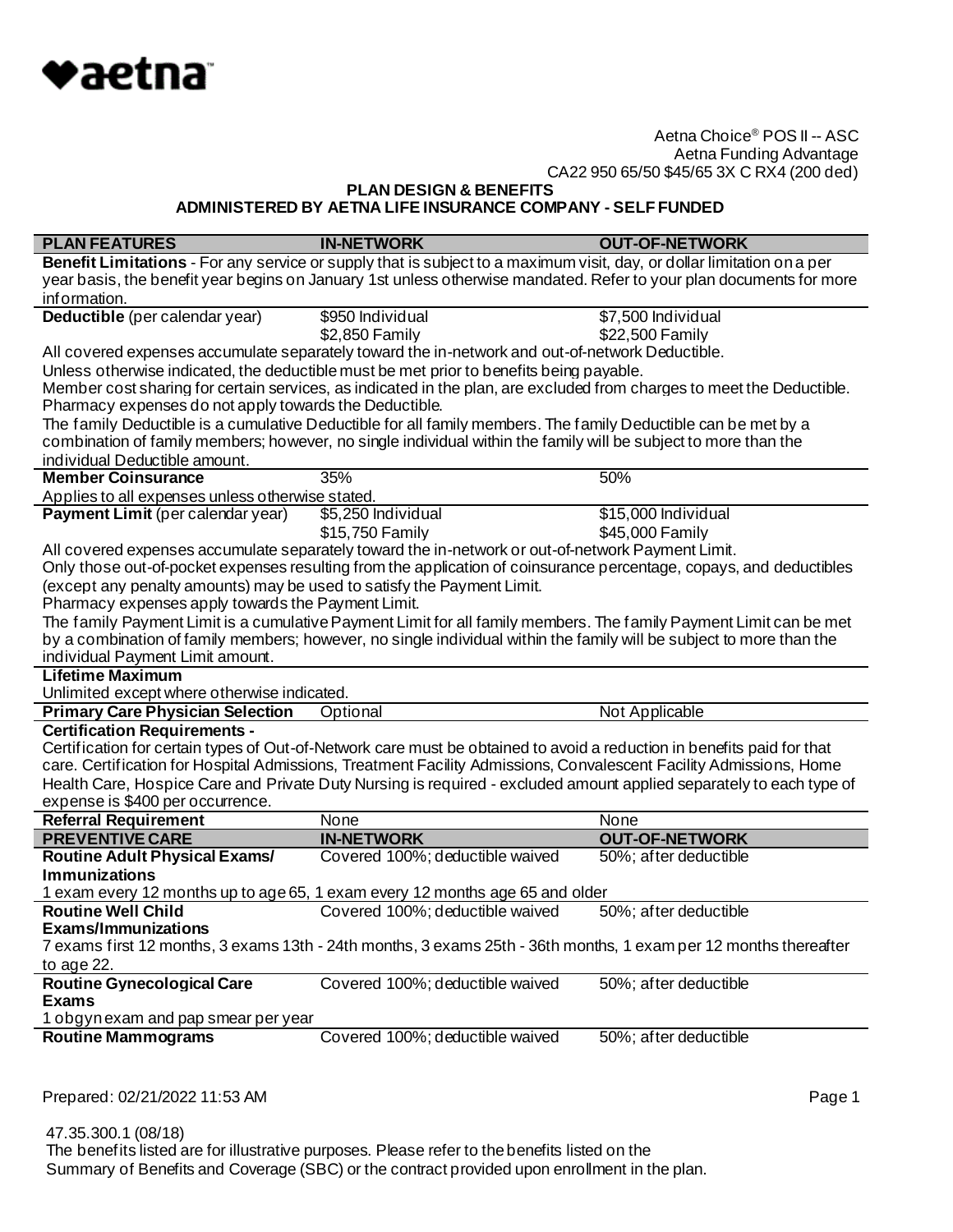

**PLAN DESIGN & BENEFITS ADMINISTERED BY AETNA LIFE INSURANCE COMPANY - SELF FUNDED**

| <b>Women's Health</b>                                                                                           | Covered 100%; deductible waived                                                                                     | 50%; after deductible             |
|-----------------------------------------------------------------------------------------------------------------|---------------------------------------------------------------------------------------------------------------------|-----------------------------------|
|                                                                                                                 | Includes: Screening for gestational diabetes, HPV (Human-Papillomavirus) DNA testing, counseling for sexually       |                                   |
| transmitted infections, counseling and screening for human immunodeficiency virus, screening and counseling for |                                                                                                                     |                                   |
|                                                                                                                 | interpersonal and domestic violence, breastfeeding support, supplies and counseling.                                |                                   |
|                                                                                                                 | Contraceptive methods, sterilization procedures, patient education and counseling. Limitations may apply.           |                                   |
| <b>Routine Digital Rectal Exam</b>                                                                              | Covered 100%; deductible waived                                                                                     | 50%; after deductible             |
| Recommended: For covered males age 40 and over.                                                                 |                                                                                                                     |                                   |
| <b>Prostate-specific Antigen Test</b>                                                                           | Covered 100%; deductible waived                                                                                     | 50%; after deductible             |
| Recommended: For covered males age 40 and over.                                                                 |                                                                                                                     |                                   |
| <b>Colorectal Cancer Screening</b>                                                                              | Covered 100%; deductible waived                                                                                     | 50%; after deductible             |
| Recommended: For all members age 45 and over.                                                                   |                                                                                                                     |                                   |
| <b>Routine Eye Exams</b>                                                                                        | Covered 100%; deductible waived                                                                                     | 50%; after deductible             |
| 1 routine exam per 24 months.                                                                                   |                                                                                                                     |                                   |
| <b>Routine Hearing Screening</b>                                                                                | Covered 100%; deductible waived                                                                                     | 50%; after deductible             |
| <b>PHYSICIAN SERVICES</b>                                                                                       | <b>IN-NETWORK</b>                                                                                                   | <b>OUT-OF-NETWORK</b>             |
| <b>Office Visits to Primary Care</b>                                                                            | \$45 office visit copay; deductible                                                                                 | 50%; after deductible             |
| <b>Physician (PCP)</b>                                                                                          | waived                                                                                                              |                                   |
|                                                                                                                 | Includes services of an internist, general physician, family practitioner or pediatrician.                          |                                   |
| <b>Specialist Office Visits</b>                                                                                 | \$65 office visit copay; deductible                                                                                 | 50%; after deductible             |
|                                                                                                                 | waived                                                                                                              |                                   |
| <b>Hearing Exams</b>                                                                                            | Not Covered                                                                                                         | Not Covered                       |
| <b>Pre-Natal Maternity</b>                                                                                      | Covered 100%; deductible waived                                                                                     | 50%; after deductible             |
| <b>Walk-in Clinics</b>                                                                                          | \$45 copay; deductible waived                                                                                       | 50%; after deductible             |
|                                                                                                                 | <b>Designated Walk-in Clinics</b>                                                                                   |                                   |
|                                                                                                                 |                                                                                                                     |                                   |
|                                                                                                                 | Covered 100%; deductible waived                                                                                     |                                   |
|                                                                                                                 | Walk-in Clinics are free-standing health care facilities that (a) may be located in or with a pharmacy, drug store, |                                   |
|                                                                                                                 | supermarket or other retail store; and (b) provide limited medical care and services on a scheduled or unscheduled  |                                   |
|                                                                                                                 | basis. Urgent care centers, emergency rooms, the outpatient department of a hospital, ambulatory surgical centers,  |                                   |
|                                                                                                                 |                                                                                                                     |                                   |
| and physician offices are not considered to be Walk-in Clinics.<br><b>Allergy Testing</b>                       | Your cost sharing is based on the                                                                                   | Your cost sharing is based on the |
|                                                                                                                 | type of service and where it is                                                                                     | type of service and where it is   |
|                                                                                                                 | performed                                                                                                           | performed                         |
| <b>Allergy Injections</b>                                                                                       | Your cost sharing is based on the                                                                                   | Your cost sharing is based on the |
|                                                                                                                 | type of service and where it is                                                                                     | type of service and where it is   |
|                                                                                                                 | performed                                                                                                           | performed                         |
| <b>DIAGNOSTIC PROCEDURES</b>                                                                                    | <b>IN-NETWORK</b>                                                                                                   | <b>OUT-OF-NETWORK</b>             |
| <b>Diagnostic X-ray</b>                                                                                         | 35%; after deductible                                                                                               | 50%; after deductible             |
| (other than Complex Imaging Services)                                                                           |                                                                                                                     |                                   |
|                                                                                                                 | If performed as a part of a physician office visit and billed by the physician, expenses are covered subject to the |                                   |
| applicable physician's office visit member cost sharing.                                                        |                                                                                                                     |                                   |
| <b>Diagnostic Laboratory</b>                                                                                    | 35%; after deductible                                                                                               | 50%; after deductible             |
|                                                                                                                 |                                                                                                                     |                                   |
| applicable physician's office visit member cost sharing.                                                        | If performed as a part of a physician office visit and billed by the physician, expenses are covered subject to the |                                   |
| <b>Diagnostic Complex Imaging</b>                                                                               | 35%; after deductible                                                                                               | 50%; after deductible             |
|                                                                                                                 | If performed as a part of a physician office visit and billed by the physician, expenses are covered subject to the |                                   |
| applicable physician's office visit member cost sharing.                                                        |                                                                                                                     |                                   |
| <b>EMERGENCY MEDICAL CARE</b>                                                                                   | <b>IN-NETWORK</b>                                                                                                   | <b>OUT-OF-NETWORK</b>             |

47.35.300.1 (08/18)

 The benefits listed are for illustrative purposes. Please refer to the benefits listed on the Summary of Benefits and Coverage (SBC) or the contract provided upon enrollment in the plan.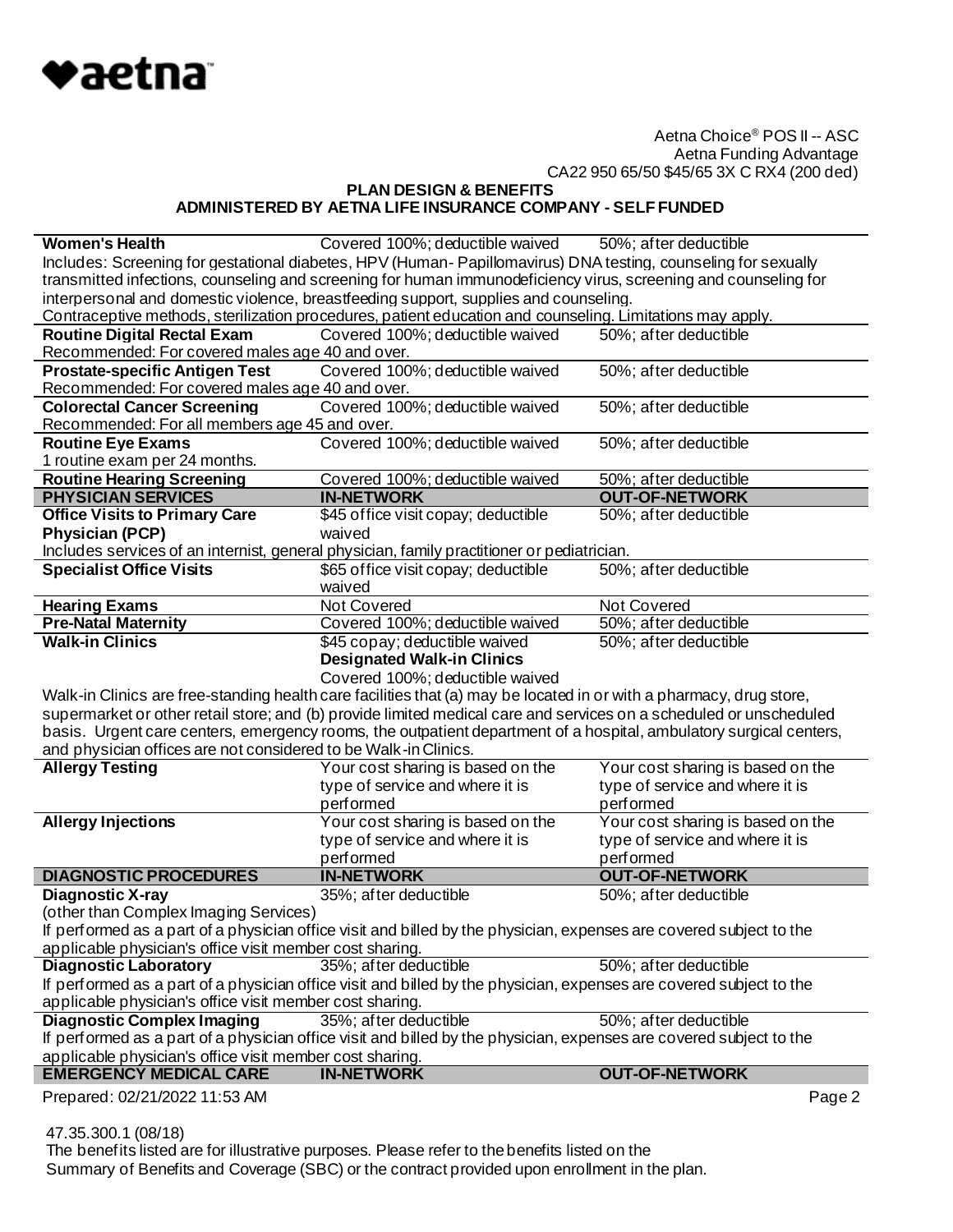

**PLAN DESIGN & BENEFITS ADMINISTERED BY AETNA LIFE INSURANCE COMPANY - SELF FUNDED**

| <b>Urgent Care Provider</b>                                                                                                       | \$75 office visit copay; deductible        | 50%; after deductible                          |
|-----------------------------------------------------------------------------------------------------------------------------------|--------------------------------------------|------------------------------------------------|
|                                                                                                                                   | waived                                     |                                                |
| <b>Non-Urgent Use of Urgent Care</b>                                                                                              | <b>Not Covered</b>                         | <b>Not Covered</b>                             |
| <b>Provider</b>                                                                                                                   |                                            |                                                |
| <b>Emergency Room</b>                                                                                                             | \$350 copay; after deductible              | Same as in-network care                        |
| Copay waived if admitted                                                                                                          |                                            |                                                |
| Non-Emergency Care in an                                                                                                          | Not Covered                                | Not Covered                                    |
| <b>Emergency Room</b>                                                                                                             |                                            |                                                |
| <b>Emergency Use of Ambulance</b>                                                                                                 | 35%; after deductible                      | Same as in-network care                        |
| <b>Non-Emergency Use of Ambulance</b>                                                                                             | <b>Not Covered</b>                         | <b>Not Covered</b>                             |
| <b>HOSPITAL CARE</b>                                                                                                              | <b>IN-NETWORK</b>                          | <b>OUT-OF-NETWORK</b>                          |
| <b>Inpatient Coverage</b>                                                                                                         | 35%; after deductible                      | 50%; after deductible                          |
| Your cost sharing applies to all covered benefits incurred during your inpatient stay.                                            |                                            |                                                |
| <b>Inpatient Maternity Coverage</b>                                                                                               | 35%; after deductible                      | 50%; after deductible                          |
| (includes delivery and postpartum                                                                                                 |                                            |                                                |
| care)                                                                                                                             |                                            |                                                |
| Your cost sharing applies to all covered benefits incurred during your inpatient stay.                                            |                                            |                                                |
| <b>Outpatient Hospital Expenses</b>                                                                                               | 35%; after deductible                      | 50%; after deductible                          |
| Your cost sharing applies to all covered benefits incurred during your outpatient visit.                                          |                                            |                                                |
| <b>Outpatient Surgery - Hospital</b>                                                                                              | 35%; after deductible                      | 50%; after deductible                          |
| Your cost sharing applies to all covered benefits incurred during your outpatient visit.                                          |                                            |                                                |
| <b>Outpatient Surgery - Freestanding</b><br><b>Facility</b>                                                                       | 35%; after deductible                      | 50%; after deductible                          |
| Your cost sharing applies to all covered benefits incurred during your outpatient visit.                                          |                                            |                                                |
|                                                                                                                                   |                                            |                                                |
|                                                                                                                                   |                                            |                                                |
| <b>MENTAL HEALTH SERVICES</b>                                                                                                     | <b>IN-NETWORK</b>                          | <b>OUT-OF-NETWORK</b>                          |
| Inpatient                                                                                                                         | 35%; after deductible                      | 50%; after deductible                          |
| Your cost sharing applies to all covered benefits incurred during your inpatient stay.                                            |                                            |                                                |
| <b>Mental Health Office Visits</b>                                                                                                | \$65 copay; deductible waived              | 50%; after deductible                          |
| Your cost sharing applies to all covered benefits incurred during your outpatient visit.                                          |                                            |                                                |
| <b>Other Mental Health Services</b>                                                                                               | 35%; after deductible                      | 50%; after deductible                          |
| <b>SUBSTANCE ABUSE</b>                                                                                                            | <b>IN-NETWORK</b>                          | <b>OUT-OF-NETWORK</b>                          |
| Inpatient                                                                                                                         | 35%; after deductible                      | 50%; after deductible                          |
| Your cost sharing applies to all covered benefits incurred during your inpatient stay.                                            |                                            |                                                |
| <b>Residential Treatment Facility</b><br><b>Substance Abuse Office Visits</b>                                                     | 35%; after deductible                      | 50%; after deductible                          |
|                                                                                                                                   | \$65 copay; deductible waived              | 50%; after deductible                          |
| Your cost sharing applies to all covered benefits incurred during your outpatient visit.<br><b>Other Substance Abuse Services</b> |                                            |                                                |
|                                                                                                                                   | 35%; after deductible                      | 50%; after deductible<br><b>OUT-OF-NETWORK</b> |
| <b>OTHER SERVICES</b><br><b>Skilled Nursing Facility</b>                                                                          | <b>IN-NETWORK</b><br>35%; after deductible |                                                |
| Limited to 60 days per year                                                                                                       |                                            | 50%; after deductible                          |
| Your cost sharing applies to all covered benefits incurred during your inpatient stay.                                            |                                            |                                                |
| <b>Home Health Care</b>                                                                                                           | 35%; after deductible                      | 50%; after deductible                          |
| Limited to 120 visits per year.                                                                                                   |                                            |                                                |
| Home health care services include private duty nursing                                                                            |                                            |                                                |
| Limited to 3 intermittent visits per day by a participating home health care agency; 1 visit equals a period of 4 hrs or          |                                            |                                                |
| less.                                                                                                                             |                                            |                                                |
|                                                                                                                                   |                                            |                                                |
| Prepared: 02/21/2022 11:53 AM                                                                                                     |                                            | Page 3                                         |

47.35.300.1 (08/18)

 The benefits listed are for illustrative purposes. Please refer to the benefits listed on the Summary of Benefits and Coverage (SBC) or the contract provided upon enrollment in the plan.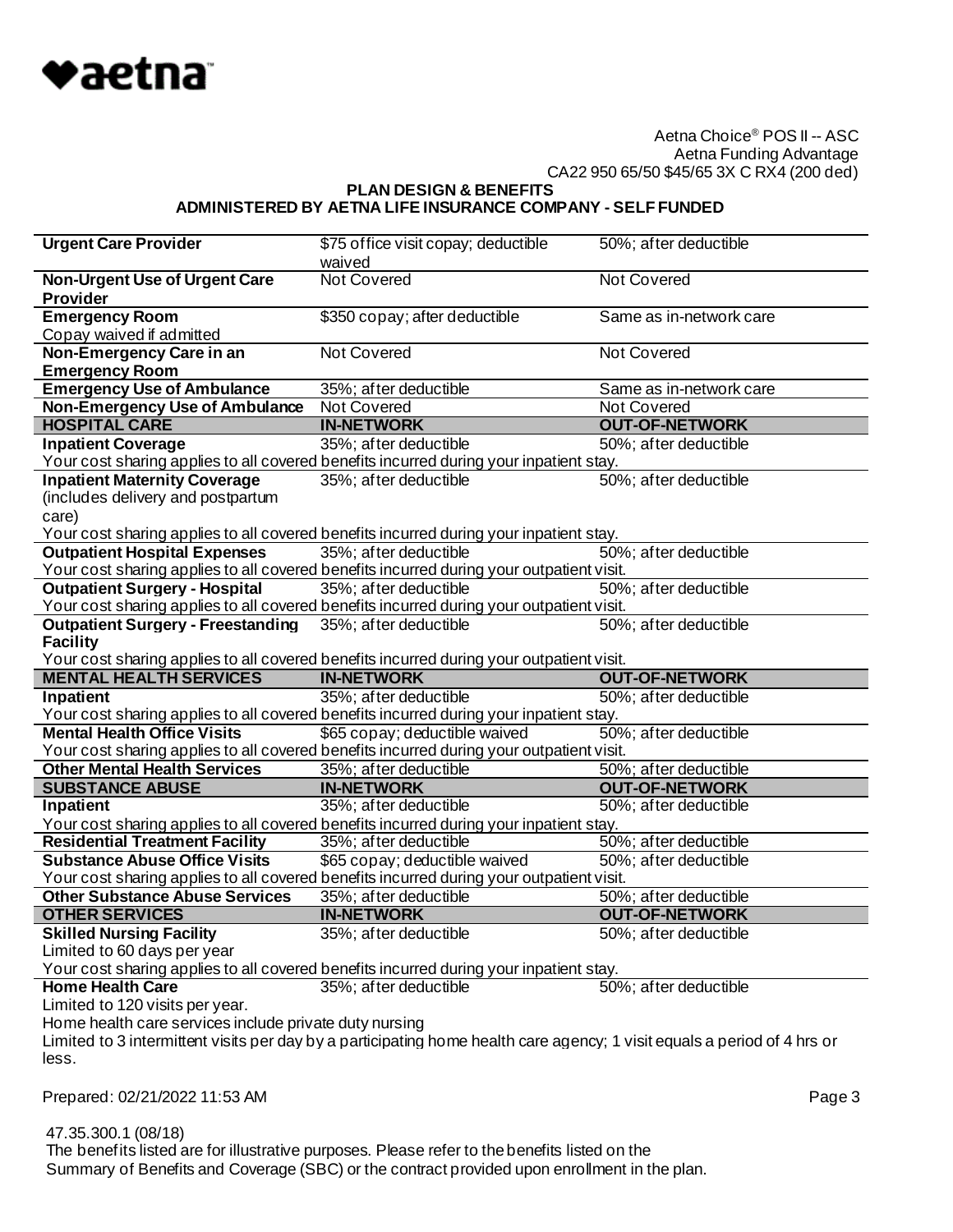

**PLAN DESIGN & BENEFITS**

# **ADMINISTERED BY AETNA LIFE INSURANCE COMPANY - SELF FUNDED**

| <b>Hospice Care - Inpatient</b>                                                | 35%; after deductible                                                                                     | 50%; after deductible              |
|--------------------------------------------------------------------------------|-----------------------------------------------------------------------------------------------------------|------------------------------------|
|                                                                                | Your cost sharing applies to all covered benefits incurred during your inpatient stay.                    |                                    |
| <b>Hospice Care - Outpatient</b>                                               | 35%; after deductible                                                                                     | 50%; after deductible              |
|                                                                                | Your cost sharing applies to all covered benefits incurred during your outpatient visit.                  |                                    |
| <b>Private Duty Nursing</b>                                                    | Covered as part of Home Health                                                                            | Covered as part of Home Health     |
|                                                                                | Care                                                                                                      | Care                               |
|                                                                                | Each period of private duty nursing of up to 8 hours will be deemed to be one private duty nursing shift. |                                    |
| <b>Spinal Manipulation Therapy</b>                                             | \$65 copay; deductible waived                                                                             | 50%; after deductible              |
| Limited to 20 visits per year                                                  |                                                                                                           |                                    |
| <b>Outpatient Short-Term</b>                                                   | \$65 copay; deductible waived                                                                             | 50%; after deductible              |
| Rehabilitation                                                                 |                                                                                                           |                                    |
| Includes speech, physical, occupational therapy; limited to 60 visits per year |                                                                                                           |                                    |
| <b>Habilitative Physical Therapy</b>                                           | 35%; after deductible                                                                                     | 50%; after deductible              |
| <b>Habilitative Occupational Therapy</b>                                       | 35%; after deductible                                                                                     | 50%; after deductible              |
| <b>Habilitative Speech Therapy</b>                                             | 35%; after deductible                                                                                     | 50%; after deductible              |
| <b>Autism Behavioral Therapy</b>                                               | \$65 copay; deductible waived                                                                             | 50%; after deductible              |
| Combined with outpatient mental health visits                                  |                                                                                                           |                                    |
| <b>Autism Applied Behavior Analysis</b>                                        | 35%; after deductible                                                                                     | 50%; after deductible              |
| Covered same as any other Outpatient Mental Health All Other benefit           |                                                                                                           |                                    |
| <b>Autism Physical Therapy</b>                                                 | 35%; after deductible                                                                                     | 50%; after deductible              |
| <b>Autism Occupational Therapy</b>                                             | 35%; after deductible                                                                                     | 50%; after deductible              |
| <b>Autism Speech Therapy</b>                                                   | 35%; after deductible                                                                                     | 50%; after deductible              |
| <b>Durable Medical Equipment</b>                                               | 35%; after deductible                                                                                     | 50%; after deductible              |
| Diabetic Supplies -- (if not covered                                           | Covered same as any other medical                                                                         | Covered same as any other medical  |
| under Pharmacy benefit)                                                        | expense.                                                                                                  | expense.                           |
| <b>Affordable Care Act mandated</b>                                            | Covered 100%; deductible waived                                                                           | Covered same as any other expense. |
| <b>Women's Contraceptives</b>                                                  |                                                                                                           |                                    |
| <b>Women's Contraceptive drugs and</b>                                         | Covered 100%; deductible waived                                                                           | Covered same as any other medical  |
| devices not obtainable at a                                                    |                                                                                                           | expense.                           |
| pharmacy                                                                       |                                                                                                           |                                    |
| <b>Infusion Therapy</b>                                                        | \$65 copay; deductible waived                                                                             | 50%; after deductible              |
| Administered in the home or                                                    |                                                                                                           |                                    |
| physician's office                                                             |                                                                                                           |                                    |
| <b>Infusion Therapy</b>                                                        | 35%; after deductible                                                                                     | 50%; after deductible              |
| Administered in an outpatient hospital                                         |                                                                                                           |                                    |
| department or freestanding facility                                            |                                                                                                           |                                    |
| <b>Acupuncture</b>                                                             | \$45 copay; deductible waived                                                                             | 50%; after deductible              |
| Limited to 10 visits per year                                                  |                                                                                                           |                                    |
| Gene-based, Cellular, and other                                                | Your cost sharing is based on the                                                                         | Not Covered                        |
| Innovative Therapies (GCIT™)                                                   | type of service and where it is                                                                           |                                    |
|                                                                                | performed                                                                                                 |                                    |
|                                                                                | \$65 copay; deductible waived for                                                                         |                                    |
|                                                                                | gene therapy drugs, if applicable                                                                         |                                    |
|                                                                                | In-network coverage is provided at                                                                        |                                    |
|                                                                                | GCIT™ designated facilities only.                                                                         |                                    |
| <b>Vision Eyewear</b>                                                          | Not Covered                                                                                               | Not Covered                        |

Prepared: 02/21/2022 11:53 AM Page 4

 47.35.300.1 (08/18) The benefits listed are for illustrative purposes. Please refer to the benefits listed on the Summary of Benefits and Coverage (SBC) or the contract provided upon enrollment in the plan.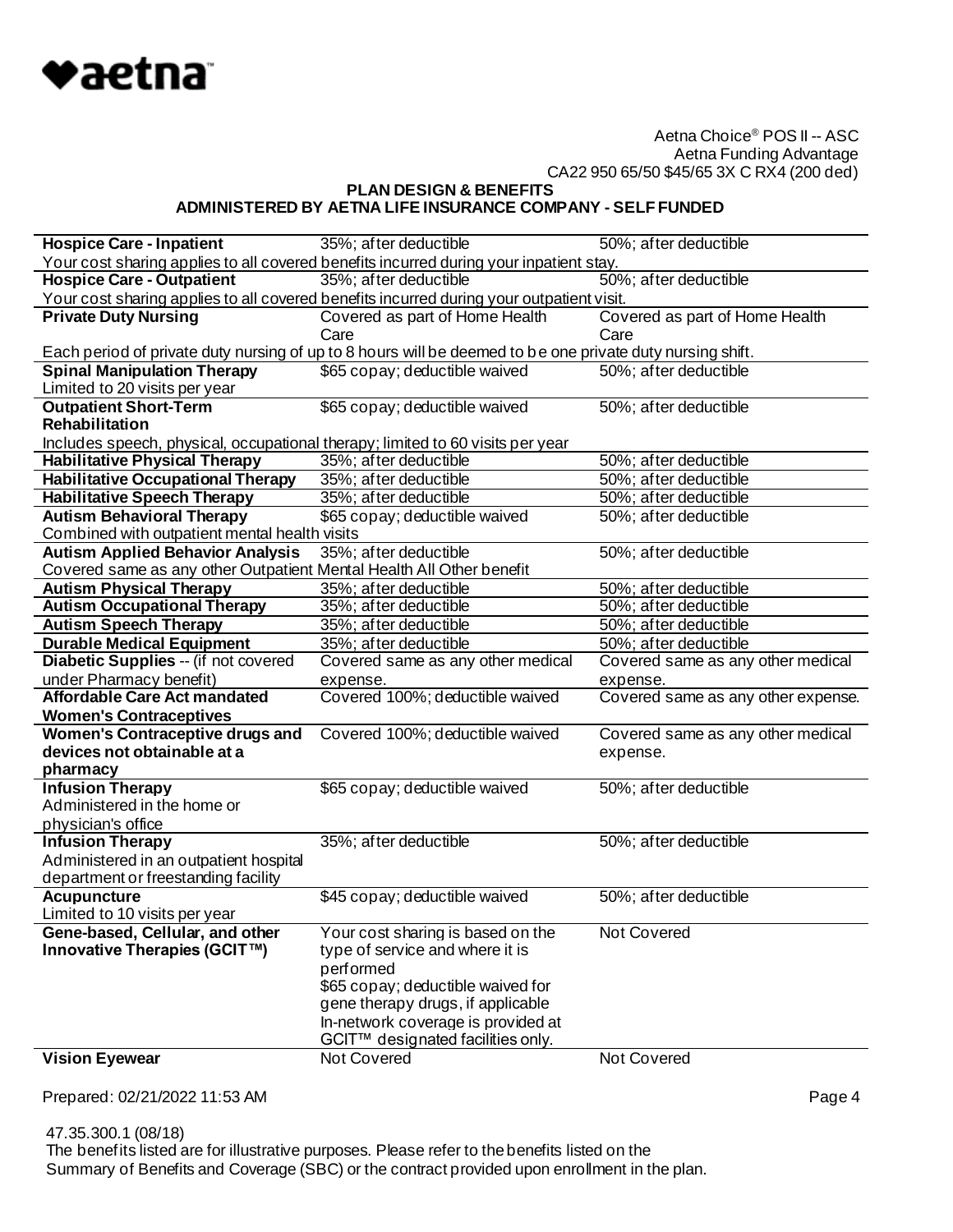

**PLAN DESIGN & BENEFITS**

#### **ADMINISTERED BY AETNA LIFE INSURANCE COMPANY - SELF FUNDED**

| <b>Transplants</b>                                                | 35%; after deductible<br>Preferred coverage is provided at an                                                             | 50%; after deductible             |
|-------------------------------------------------------------------|---------------------------------------------------------------------------------------------------------------------------|-----------------------------------|
|                                                                   | IOE contracted facility only.                                                                                             |                                   |
| <b>Bariatric Surgery</b>                                          | <b>Not Covered</b>                                                                                                        | <b>Not Covered</b>                |
|                                                                   |                                                                                                                           |                                   |
| <b>FAMILY PLANNING</b>                                            | <b>IN-NETWORK</b>                                                                                                         | <b>OUT-OF-NETWORK</b>             |
| <b>Infertility Treatment</b>                                      | Your cost sharing is based on the                                                                                         | Your cost sharing is based on the |
|                                                                   | type of service and where it is                                                                                           | type of service and where it is   |
|                                                                   | performed                                                                                                                 | performed                         |
| Diagnosis and treatment of the underlying medical condition only. |                                                                                                                           |                                   |
| <b>Comprehensive Infertility Services</b>                         | <b>Not Covered</b>                                                                                                        | Not Covered                       |
| Artificial insemination and ovulation induction                   |                                                                                                                           |                                   |
| <b>Advanced Reproductive</b>                                      | Not Covered                                                                                                               | Not Covered                       |
| <b>Technology (ART)</b>                                           |                                                                                                                           |                                   |
|                                                                   | In-vitro fertilization (IVF), zygote intrafallopian transfer (ZIFT), gamete intrafallopian transfer (GIFT), cryopreserved |                                   |
|                                                                   | embryo transfers, intracytoplasmic sperm injection (ICSI), or ovum microsurgery                                           |                                   |
| Vasectomy                                                         | Your cost sharing is based on the                                                                                         | 50%; after deductible             |
|                                                                   | type of service and where it is<br>performed                                                                              |                                   |
| <b>Tubal Ligation</b>                                             | Covered 100%; deductible waived                                                                                           | 50%; after deductible             |
| <b>PHARMACY</b>                                                   | <b>IN-NETWORK</b>                                                                                                         | <b>OUT-OF-NETWORK</b>             |
| <b>Pharmacy Plan Type</b>                                         | Advanced Control Plan - Aetna                                                                                             |                                   |
| <b>Preferred Generic Drugs</b>                                    |                                                                                                                           |                                   |
| Retail                                                            | \$10 copay                                                                                                                | Not Covered                       |
| <b>Mail Order</b>                                                 | $$20$ copay                                                                                                               | Not Applicable                    |
| <b>Preferred Brand-Name Drugs</b>                                 |                                                                                                                           |                                   |
| Retail                                                            | \$30 copay                                                                                                                | <b>Not Covered</b>                |
| <b>Mail Order</b>                                                 | \$60 copay                                                                                                                | Not Applicable                    |
| Non-Preferred Generic and Brand-Name Drugs                        |                                                                                                                           |                                   |
| Retail                                                            | \$55 copay                                                                                                                | Not Covered                       |
| <b>Mail Order</b>                                                 | $$110$ copay                                                                                                              | Not Applicable                    |
| <b>Specialty Drugs</b>                                            |                                                                                                                           |                                   |
| <b>Preferred Specialty</b>                                        | 30%                                                                                                                       | <b>Not Covered</b>                |
|                                                                   | Maximum \$250                                                                                                             |                                   |
| <b>Non-Preferred Specialty</b>                                    | 30%                                                                                                                       | Not Covered                       |
|                                                                   | Maximum \$250                                                                                                             |                                   |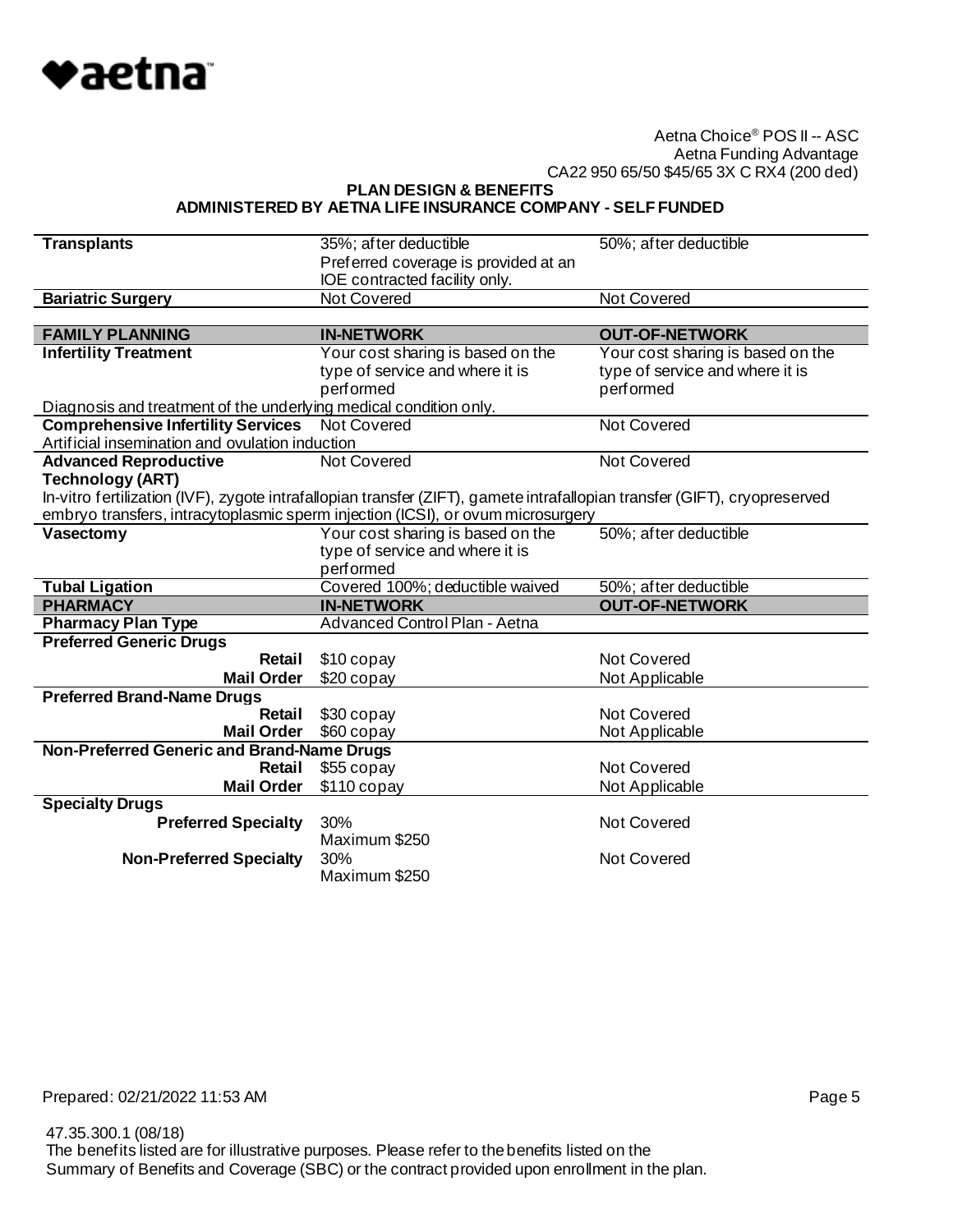

**PLAN DESIGN & BENEFITS ADMINISTERED BY AETNA LIFE INSURANCE COMPANY - SELF FUNDED**

| <b>Pharmacy Day Supply and Requirements</b>     |                                                                                                                          |
|-------------------------------------------------|--------------------------------------------------------------------------------------------------------------------------|
| Retail                                          | Up to a 30 day supply from Aetna National Network                                                                        |
| <b>Mandatory Maintenance Choice</b>             | After two retail fills, members are required to fill a 90-day supply of                                                  |
|                                                 | maintenance drugs at CVS Caremark® Mail Service Pharmacy or at a CVS                                                     |
|                                                 | Pharmacy. Otherwise, the member will be responsible for 100 percent of the                                               |
|                                                 | cost-share.                                                                                                              |
| Opt Out                                         | The member must notify us of whether they want to continue to fill at a                                                  |
|                                                 | network retail pharmacy by calling the number on the member ID card.                                                     |
| <b>Specialty</b>                                | Up to a 30 day supply                                                                                                    |
|                                                 | All prescription fills must be through our preferred specialty pharmacy                                                  |
|                                                 | network.                                                                                                                 |
|                                                 | Aetna Control Formulary Aetna Insured List                                                                               |
| Deductible waived for generics                  |                                                                                                                          |
|                                                 | Choose Generics with Dispense as Written (DAW) override - The member pays the applicable copay. If the                   |
|                                                 | physician requires brand-name, member would pay brand-name copay. If the member requests brand-name when a               |
|                                                 | generic is available, the member pays the applicable copay plus the difference between the generic price and the         |
| brand-name price.                               |                                                                                                                          |
|                                                 | Plan Includes: Diabetic supplies and Contraceptive drugs and devices obtainable from a pharmacy.                         |
|                                                 | A limited list of over-the-counter medications are covered when filled with a prescription.                              |
|                                                 | Includes sexual dysfunction drugs for females and males, including daily dose, additional 6 tablets a month for males    |
| for erectile dysfunction.                       |                                                                                                                          |
| Oral fertility drugs included.                  |                                                                                                                          |
| Oral chemotherapy drugs covered 100%            |                                                                                                                          |
| Precertification and quantity limits included   |                                                                                                                          |
| Step Therapy included                           |                                                                                                                          |
| Seasonal Vaccinations covered 100% in-network   |                                                                                                                          |
| Preventive Vaccinations covered 100% in-network |                                                                                                                          |
|                                                 | Affordable Care Act mandated female contraceptives and preventive medications covered 100% in-network.                   |
| <b>Prescription Drug Per Year</b>               | \$200 Individual<br>\$200 Individual                                                                                     |
| <b>Deductible</b> (must be satisfied before     |                                                                                                                          |
| any drug benefits are paid)                     |                                                                                                                          |
|                                                 | \$400 Family<br>\$400 Family                                                                                             |
|                                                 | All covered pharmacy expenses accumulate toward both the preferred and non-preferred pharmacy deductible.                |
|                                                 | Unless otherwise indicated, the pharmacy deductible must be met prior to pharmacy benefits being payable. Once           |
|                                                 | family pharmacy deductible is met, all family members will be considered as having met their pharmacy deductible for     |
| the remainder of the year                       |                                                                                                                          |
| <b>GENERAL PROVISIONS</b>                       |                                                                                                                          |
| <b>Dependents Eligibility</b>                   | Spouse, children from birth to age 26 regardless of student status.                                                      |
|                                                 | Plans are provided by: Aetna Life Insurance Company. While this material is believed to be accurate as of                |
| the production date, it is subject to change.   |                                                                                                                          |
|                                                 | Health benefits and health insurance plans contain exclusions and limitations. Not all health services are covered.      |
|                                                 | See plan documents for a complete description of benefits, exclusions, limitations and conditions of coverage. Plan      |
|                                                 | features and availability may vary by location and are subject to change. Providers are independent contractors and      |
|                                                 | are not our agents. Provider participation may change without notice. We do not provide care or guarantee access to      |
| health services.                                |                                                                                                                          |
|                                                 | The following is a list of services and supplies that are <i>generally</i> not covered. However, your plan documents may |
|                                                 | contain exceptions to this list based on state mandates or the plan design or rider(s) purchased by your employer.       |
| Prepared: 02/21/2022 11:53 AM                   | Page 6                                                                                                                   |
|                                                 |                                                                                                                          |
| 47.35.300.1 (08/18)                             |                                                                                                                          |

 The benefits listed are for illustrative purposes. Please refer to the benefits listed on the Summary of Benefits and Coverage (SBC) or the contract provided upon enrollment in the plan.